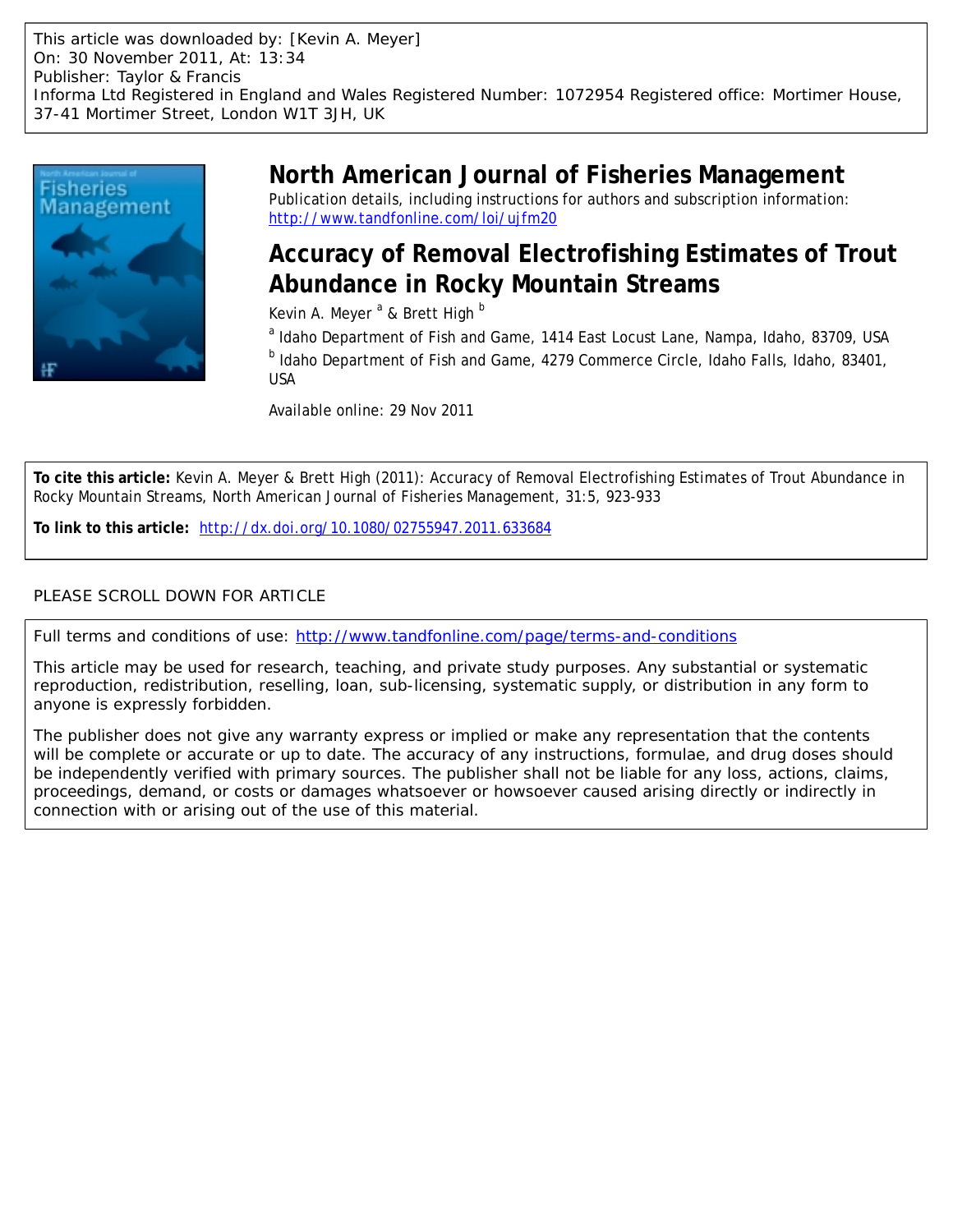### **ARTICLE**

# **Accuracy of Removal Electrofishing Estimates of Trout Abundance in Rocky Mountain Streams**

### **Kevin A. Meyer\***

*Idaho Department of Fish and Game, 1414 East Locust Lane, Nampa, Idaho 83709, USA*

# **Brett High**

*Idaho Department of Fish and Game, 4279 Commerce Circle, Idaho Falls, Idaho 83401, USA*

#### *Abstract*

**Removal electrofishing is frequently used to estimate fish distribution and abundance in streams because it is simple and requires only one visit to a site. However, because the removal method usually overestimates capture efficiency and therefore underestimates fish abundance, some biologists have questioned its use in favor of less biased methods. In southern Idaho streams in the summers of 2006 and 2007, rainbow trout** *Oncorhynchus mykiss***, cutthroat trout** *O. clarkii***, and brook trout** *Salvelinus fontinalis* **were captured with backpack electrofishers using pulsed DC and marked and released in blocknetted sites; on the following day, four-pass electrofishing removals were conducted. Removal electrofishing underestimated the abundance of trout 10 cm and larger by 17% (four passes), 22% (three), and 25% (two); for trout less than 10 cm, the respective underestimates were 27, 27, and 37%. Removal estimates were biased in part because capture efficiency progressively decreased for fish 10 cm and larger from 58% in pass one to 37% (two passes), 30% (three), and 18% (four); a similar decline was not as evident for fish less than 10 cm. Increased channel complexity, in the form of boulder substrate, water depth, and stream shading, increased bias in removal estimates. Linear regression models incorporating these and other variables explained 44–67% of the variation in this bias. Visiting new sites in the summer of 2009 with a new field crew produced similar amounts of removal estimate bias, but predictions based on multiple-regression results did not correct the bias any more accurately than did using a mean correction rate from the original sites. Our results suggest that multiple-pass removal sampling in typical Rocky Mountain streams can produce population estimates that are consistently but not drastically biased and are, therefore, probably adequate for most basic fish population monitoring even without correction, especially if electrofisher settings and crew training balance the need to minimize injury with effective fish sampling.**

Backpack electrofishing is one of the most commonly used methods for assessing fish composition and abundance in wadeable streams. Biologists often make multiple electrofishing passes through a particular study site (i.e., the removal-depletion method) and use the catch data to obtain a maximum likelihood estimate of abundance and capture efficiency (Moran 1951; Zippin 1956, 1958). The assumptions for valid removal method estimates are that (1) the population is closed, (2) fishing effort is constant, and (3) capture efficiency remains constant. Placement of block nets can ensure the first assumption (Peterson et al. 2005), although violation of this assumption in small streams is often minor (Young and Schmetterling 2004), and establishing long sample areas (Bohlin et al. 1989) with upper and lower boundaries at shallow riffles or velocity barriers may help minimize the likelihood of fish moving out of the site. The second assumption can be ensured not by maintaining constant time spent electrofishing or time electricity is applied, but rather by ensuring all habitat is thoroughly electrofished on each pass (Riley and Fausch 1992) because substantially more electrofishing time will be needed in earlier passes when there are more fish to capture.

Regarding the assumption of constant capture efficiency, the removal method tends to (1) produce declining capture efficiency with successive passes and (2) overestimate true capture

<sup>\*</sup>Corresponding author: kevin.meyer@idfg.idaho.gov

Received January 4, 2011; accepted June 20, 2011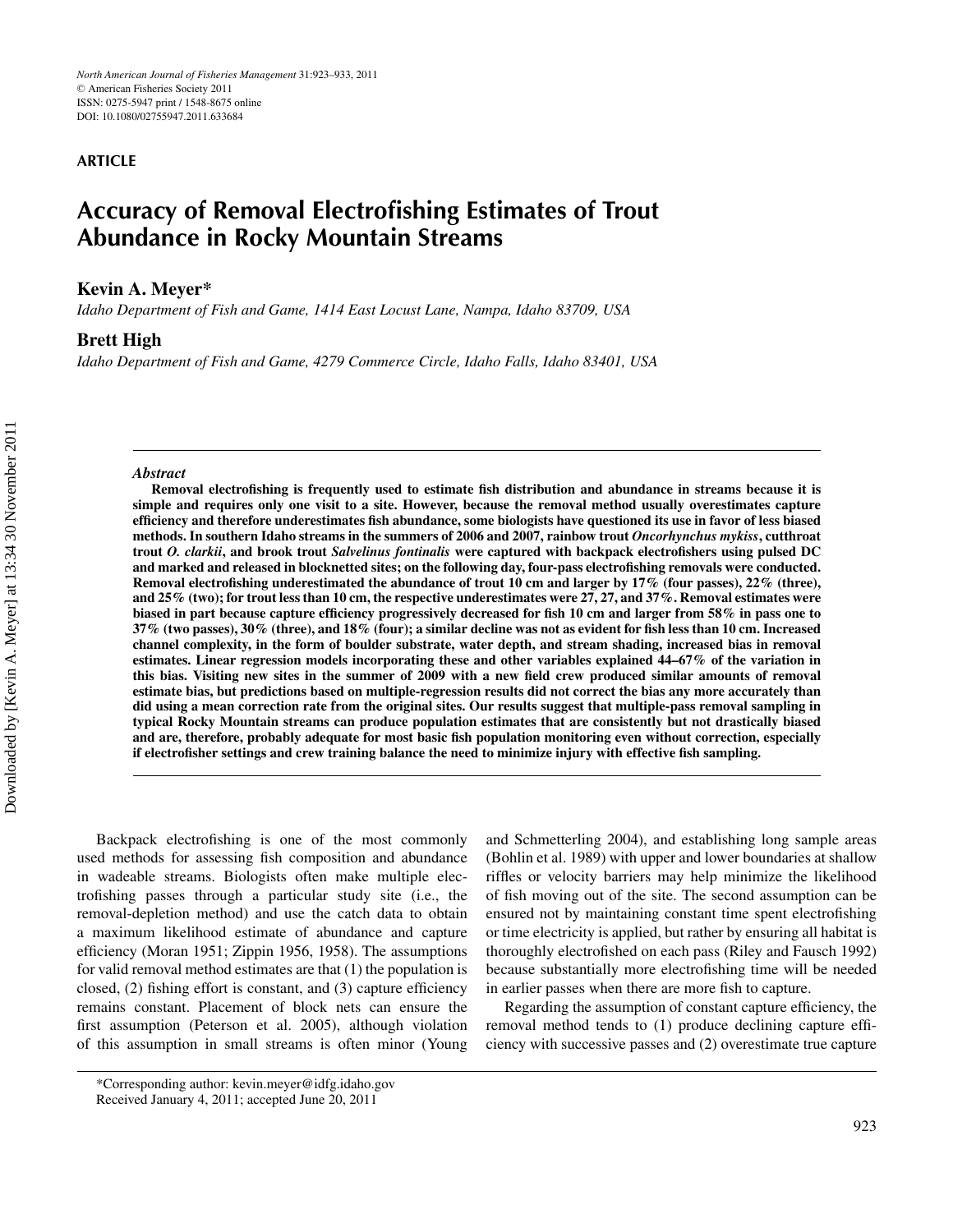efficiency and thus underestimate true fish abundance (e.g., Mahon 1980; Riley and Fausch 1992). These violations may occur because larger fish are more vulnerable and are thus caught in earlier passes (Mahon et al. 1979; Mahon 1980; Bohlin and Cowx 1990). Also, fish not captured in early removal passes may be continually more likely to seek refuge in subsequent passes by hiding in complex habitat, such as rootwads, large substrate, undercut banks, woody debris, or overhanging vegetation (Mahon et al. 1979; Rodgers et al. 1992; Peterson et al. 2004; Rosenberger and Dunham 2005), or they may inadvertently become lodged there once they are immobilized. It is often difficult to determine when declining capture efficiency is occurring because in small streams fish catch in each pass is often not large enough to accurately estimate actual efficiency (Riley and Fausch 1992). Regardless of how evident a declining capture efficiency is, the effect that fish size may be having on the decline can and should be reduced by partitioning the sample into size-classes and estimating abundance for each size-class separately, provided there are ample fish for partitioning.

Despite these shortcomings, removal electrofishing continues to be widely accepted for monitoring fish populations, largely because it is simple and requires only one visit to a site. Also, biologists may not be fully aware of the level of bias in their data, or may assume the bias is negligible. Previous studies have produced a wide range in estimates of electrofishing removal bias, from as little as 12% (Habera et al. 2010) to as much as 88% (Peterson et al. 2004). The level of bias can be affected not only by channel complexity, but also by factors such as the type of electricity used (AC, DC, or pulsed DC), the electrical intensity of the shocker settings, and the experience of the crew. Because the level of bias can be substantial and is usually unknown, some biologists have questioned whether removal estimates should be used to monitor fish populations unless the bias is corrected (Peterson et al. 2004), either by comparison to unbiased estimates such as from the mark–recapture method or by releasing a known number of marked fish in the sampling site before conducting removal estimates. If the level of bias can be estimated and can be explained by factors affecting the bias, statistical models may be able to correct the bias in other removal estimates by the same or similarly trained crews, if the uncontrollable factors (e.g., fish size, channel complexity) are measured and the controllable factors (equipment and crew training) are largely held constant.

The objectives of this study were to (1) estimate capture efficiency and removal estimate bias from multiple-pass removal electrofishing for trout in small streams, (2) assess what biotic or abiotic factors affected capture efficiency and removal estimate bias, and (3) determine whether predictive models can be built to consistently correct removal estimate bias for future sampling crews trained in a similar fashion to those from which the original estimates of bias were derived.

TABLE 1. Physiochemical characteristics of 23 study streams in southern Idaho that were electrofished to estimate multiple-pass removal estimate bias and capture efficiency.

| Variable                                    | Mean  | <b>SD</b> | Range         |  |
|---------------------------------------------|-------|-----------|---------------|--|
| Reach length (m)                            | 105.9 | 15.8      | $71 - 159$    |  |
| Mean wetted width (m)                       | 3.1   | 0.9       | $1.7 - 5.4$   |  |
| Mean depth (m)                              | 0.12  | 0.04      | $0.06 - 0.21$ |  |
| Reach gradient $(\%)$                       | 3.7   | 2.3       | $1.6 - 9.5$   |  |
| Conductivity $(\mu S/cm)$                   | 111   | 91        | 45-416        |  |
| Pieces of instream wood                     | 19    | 24        | $1 - 104$     |  |
| Mean width of overhanging<br>vegetation (m) | 0.26  | 0.22      | $0 - 0.84$    |  |
| Percent of reach with undercut<br>hanks     | 10    | 9         | $0 - 32$      |  |
| Percent of reach that was shaded            | 33    | 20        | $4 - 90$      |  |
| Percent of reach with unstable<br>banks     | 5     | 11        | $0 - 44$      |  |
| Percent substrate composition               |       |           |               |  |
| Fines                                       | 7     | 6         | $0 - 21$      |  |
| Sand                                        | 12    | 8         | $0 - 34$      |  |
| Gravel                                      | 34    | 19        | $6 - 72$      |  |
| Cobble                                      | 29    | 16        | $5 - 69$      |  |
| Boulder                                     | 16    | 11        | $0 - 49$      |  |
| <b>Bedrock</b>                              | 2     | 5         | $0 - 19$      |  |
| Mean water temperature $(^{\circ}C)$        | 10    | 3         | $6 - 14$      |  |

#### **METHODS**

We chose 23 sampling locations in southern Idaho streams representative of those in which we routinely conduct removal electrofishing to monitor fish populations. Our study sites were typically narrow, shallow, moderately shaded, and predominated by gravel and cobble substrate, but we attempted to sample streams with a variety of physiochemical characteristics (Table 1). We sampled fish and made habitat measurements in summer (at or near base flow conditions) of 2006 and 2007.

*Field measurements*.—The target length for the study sites was 100 m, but length varied depending on effective locations for placing upper and lower block nets. An additional set of block nets were established about 3 m outside the study site block nets at a subset of sites to estimate escapement rates of marked fish. The salmonid catch composition included brook trout *Salvelinus fontinalis* (50%), rainbow trout *Oncorhynchus mykiss* (47%), and cutthroat trout *O. clarkii* (3%).

Once block nets were set, two samplers conducted a fishmarking run by electrofishing the site with a generator-powered backpack electrofisher (Smith-Root Model 15D) with a 1.8-m electrical pole and 28-cm aluminum ring (1.0-cm thickness) for the anode and a trailing 3-m braided stainless steel rat tail (0.5-cm thickness) for the cathode. During the marking run we attempted to catch and mark only a small portion (i.e., about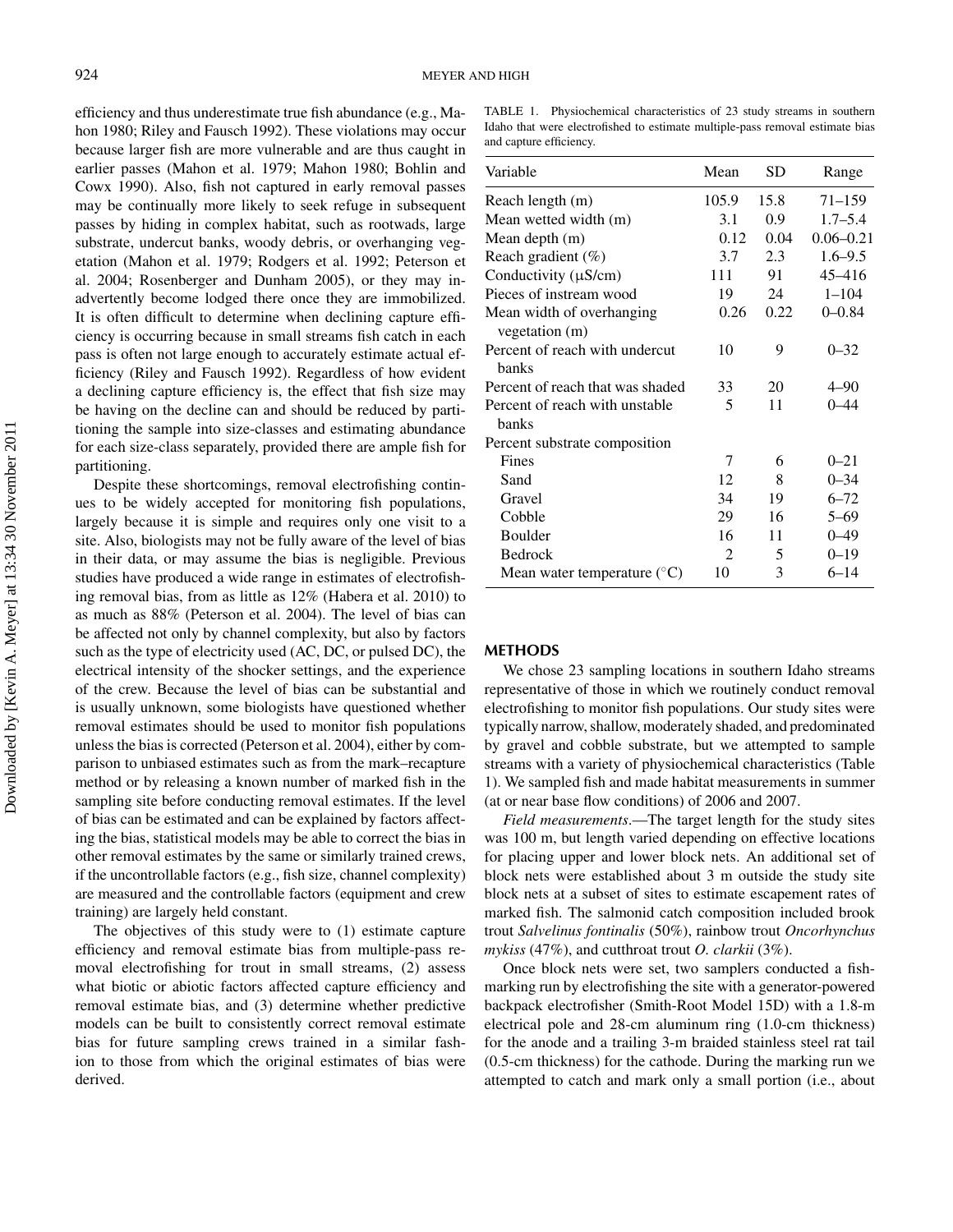10–20%) of the trout standing stock and took care to minimize fish injuries that could affect capture efficiency during later runs. Thus, we used the lowest possible electrofisher power output that produced sufficient taxis that some fish could be netted (usually 400–500 V of pulsed DC at 40–50 Hz and a 1–2-ms pulse width). Trout were captured, measured for total length (TL; cm), marked with an adipose fin clip, allowed to recover in a bucket, and then returned to the stream near the point of capture once the sampler with the electrofishing unit had moved upstream of the area.

On the following day, a crew of three samplers conducted four-pass electrofishing removals in the site (with block nets still in place) using the same backpack electrofisher. Electrofisher settings varied by study site, and our protocol for determining appropriate settings was based on professional experience, and recommendations from the manufacturer. In short, on the Model 15D backpack unit, the user can change pulse rate (typically 10-Hz increments), pulse width (typically in 0.5–1.0-ms increments), and voltage (100-V increments) to manipulate the amount of electrical output (power) in the water. The Model 15D unit makes a continuous audio tone when it is operating, but as the settings are increased and the unit approaches a power output of 100 W (average power), the tone switches from continuous to intermittent. Manufacturer's suggestions and personal experience in the study area (Meyer et al. 2006) indicate that slightly less than 100 W of average power typically produces adequate fish taxis to the anode, although we also visually assessed fish response to ensure fish were reaching taxis but not tetany, and (infrequently) made further adjustments to the unit settings accordingly.

To determine the proper settings at any given site, we tested the settings well below the site boundary. We started with low settings of about 30 Hz, 0.5-ms pulse width, and 300 V and increased voltage (one increment at a time) to about 700 V. If the audio tone did not change, we dialed back to 300 V and increased pulse width one increment, and repeated the process. If settings reached 3-ms pulse width and 700 V and the audio tone had still not changed from solid to intermittent, then pulse width and voltage were returned to their initial settings, pulse frequency was increased by one increment, and the process was repeated. We chose 60 Hz as the upper limit of pulse rate to minimize fish injury, and in this study never failed to achieve an intermittent audio tone at settings  $\leq 60$  Hz,  $\leq$  3-ms pulse width, and  $\leq$ 700 V (in other work we have used settings up to 70 Hz, 6-ms pulse width, and 800 V). Once the intermittent tone was achieved, we reduced volts by one increment and started our electrofishing session within the study site. Voltage sometimes had to be reduced another 100 V in deeper pools to avoid overloading the generator. We followed this more flexible protocol, as suggested by Rosenberger and Dunham (2005), rather than a stricter, standardized protocol, in order to more closely emulate typical sampling by fisheries biologists.

Immobilized fish were netted and retained in buckets until the entire site was sampled, then held outside the site in live wells (separated by passes) until all four removals were completed. The area between each set of double block nets (for sites where these were used) was thoroughly electrofished during each pass. Escape rates were estimated to be  $\langle 1\% \rangle$ . Trout were identified to species, measured (TL; cm), checked for an adipose clip, and released within the study site following completion of all electrofishing.

For each site we measured several physiochemical variables, some of which we thought might affect trout capture efficiency. Gradient (%) was determined using the software All Topo Maps version 2.1 for Windows (iGage Mapping Corporation, Salt Lake City, Utah); the distance (m) between the two contour lines that bounded the study site was traced (average traced distance was about 1 km), and gradient was calculated as the elevational increment between those contours divided by the traced distance. Specific conductivity (µS/cm) was measured with a calibrated hand-held conductivity meter accurate to 2%. Water temperature (°C) was measured with a handheld digital thermometer at the beginning and end of electrofishing and the average was used to characterize temperature during sampling.

Ten equally spaced transects were established within each study site from which the remaining measurements took place. Mean wetted stream width (m) was calculated from the average of all transect widths. Mean depth was calculated for each transect using measurements at 1/4, 1/2, and 3/4 of the distance across the channel, the sum of which was divided by four to account for zero depths at the stream margins for trapezoidalshaped channels (Platts et al. 1983; Arend 1999); mean depth for the site was calculated from the averages for each transect. Percent substrate composition was visually estimated as the percent of substrate within 1 m upstream of the transect that was silt  $(<0.06$  mm), sand  $(0.06-1.99$  mm), gravel  $(2-63$  mm), cobble (64–256 mm), boulder (257–4,096 mm), or bedrock (>4,097 mm). Percent unstable banks, undercut banks, and stream shading were also visually estimated within 1 m upstream of each transect. The mean width of overhanging vegetation (i.e., any vegetation within 2 m of the water surface) extending from the bank out into the wetted channel was measured at three locations (at the transect, and 0.5 and 1.0 m upstream from the transect) for each bank (left and right) and averaged for an overall mean at that transect. All habitat measurements were averaged across all transects for an overall mean for the study site. Finally, we counted the total number of pieces of wood in the site ( $\geq$ 10 cm in diameter and  $\geq 1$  m in length) that was within the bankfull channel.

*Estimates of abundance and capture efficiency*.—Maximum likelihood estimates of trout abundance and 95% confidence intervals (CIs) were calculated for two-pass, three-pass, and four-pass removals using the MicroFish software package (Van Deventer and Platts 1989), which assumes equal capture efficiency for all passes. Because electrofishing is inherently size selective (Reynolds 1996), we separated our estimates into trout less than 10 cm and 10 cm and longer, but limited catch data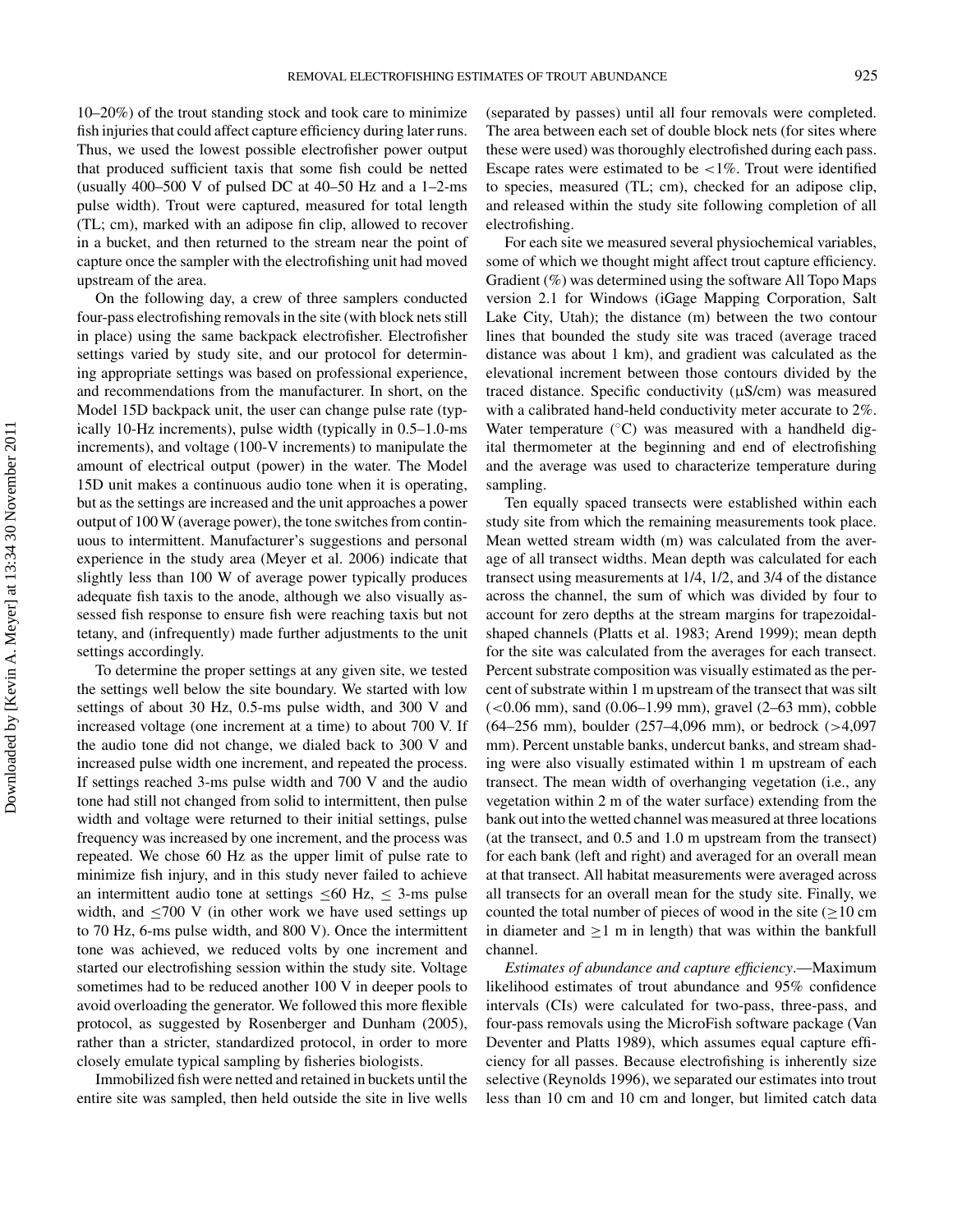at many sites precluded further partitioning. Similarly, separate population estimates are often not possible for each species present in small trout streams because of low abundance, thus we combined capture data for all species before generating population estimates.

We assessed how biased our removal estimates were in two ways. First, we calculated the abundance of marked trout in each site with the removal method, based on the number of marked trout captured in two-pass, three-pass, and four-pass removals. Measured bias for removal estimates at a site was calculated as  $1 - M_e/M_k$ , where  $M_e$  is the number of marked fish estimated (by the removal method) to be present and  $M_k$  is the number known to be present. Measured capture efficiency for each pass was the number of marked fish captured divided by the known number at large (i.e., the original number released minus the cumulative catch from previous removal passes).

For a comparative assessment of bias in our removal estimates, we assumed that the Lincoln–Petersen mark–recapture (M–R) model as modified by Chapman (1951) was an unbiased estimator of total abundance because in nearly all cases the M– R sample size criterion of Robson and Reiger (1964) was met, which ensures that M–R estimates are less than 2% biased. We calculated the maximum likelihood estimate of trout abundance for each site using the removal method, which was based on catch data from two-pass, three-pass, and four-pass removals. We also calculated an M–R estimate of abundance by combining catch data from all four removal runs into bins of marked (*R*) and unmarked (*M*) fish, using the original marking run as the initial capture of fish (*C*). Modeled bias for removal estimates at a site was calculated as  $1 - N_r/N_{\text{mr}}$ , where the total number of trout estimated to be present are  $N_r$  by the removal method and  $N<sub>mr</sub>$  by the M–R method. Modeled capture efficiency was the number of trout captured during each removal pass, divided by the number estimated to be at large (i.e., the M–R estimate for total abundance minus the cumulative catch from previous removal passes).

*Data analyses*.—Previous research has shown that electrofishing capture efficiency in streams may be influenced by factors such as fish size (Sullivan 1956; Mahon et al. 1979), stream size (Kennedy and Strange 1981; Rosenberger and Dunham 2005), and channel complexity (Peterson et al. 2004; Rosenberger and Dunham 2005; but see Riley and Fausch 1992). Accordingly, we calculated mean fish length (for trout  $\geq 10$  cm only) at each site and assumed that as mean length increased fish would be easier to see and more completely immobilized, resulting in increased capture efficiency and reduced removal estimate bias. Similarly, we assumed that as stream wetted width, gradient, and channel complexity (in the form of trout cover such as water depth, undercut banks, boulder substrate, overhanging vegetation, and instream wood) increased fish could more easily escape or would be more difficult to see or net, and thus, capture efficiency would decrease and removal estimate bias would increase. Finally, we assumed that decreased water

temperature would cause trout to be more lethargic and respond to the electric field more slowly, thus making them more difficult to catch and increasing removal estimate bias. Because conductivity affects power output in the water, but electrofisher settings at least partially mitigate that effect, we assumed that conductivity would have little impact on capture efficiency and removal estimate bias (but see Pusey et al. 1998).

We plotted the physiochemical variables against removal estimate bias for the 23 study sites and detected no data abnormalities or nonlinearity. Multicollinearity among the physiochemical variables was assessed with variance inflation factors, but no values were greater than 10, suggesting that collinearity was acceptably low in our data set (Neter et al. 1989).

We assessed whether the amount of bias in four-pass removal estimates was related to physiochemical variables via multiple regression in an information-theoretic approach (Burnham and Anderson 1998). To assess the strength of all candidate regression models relating stream characteristics to removal estimate bias, we used Akaike's information criterion (AIC; Akaike 1973) with the bias correction for small sample sizes (AIC*c*; Burnham and Anderson 1998). The most plausible models (and the only ones we present) were judged to be those for which AIC*<sup>c</sup>* values were within about 2.0 of the best model (Burnham and Anderson 2004). We calculated  $AIC_c$  weights  $(w_i)$  to judge the relative plausibility of each of the most plausible models, and  $R^2$  was used to assess the amount of variation explained by the models. Because  $w_i$  indicated that no individual model was clearly best, we calculated model-averaged parameter estimates based on all the most plausible models, following the formulas in Burnham and Anderson (1998).

The correlation between measured bias and modeled bias for removal estimates was strong for trout less than  $10 \text{ cm } (r = 0.94)$ and 10 cm and larger  $(r = 0.88)$ . Because of this relationship, we constructed multiple-regression models only for measured bias for trout 10 cm and larger because measured bias was based on an adequate sample size of marked fish at each site (mean = 18). However, the number of marked trout less than 10 cm was low at most sites (mean  $= 5$ ), so for this size-class, estimates of measured bias at individual study sites was not always reliable due to small sample sizes. Consequently, for trout less than 10 cm we constructed multiple-regression models only for modeled bias.

*Predicting removal estimate bias at new sites*.—We visited five sample sites in 2009 and repeated our sampling methods to test whether the model-averaged parameters could adequately correct the bias in removal estimates at future sampling locations. The bias in removal estimates predicted by global models (which included all model-averaged parameters) was compared with measured bias for trout 10 cm and larger and with modeled bias for trout less than 10 cm. Because some of the modelaveraged parameters occurred in only one or a few of the best models, we also used only the best model for each size-class to predict the bias in removal estimates.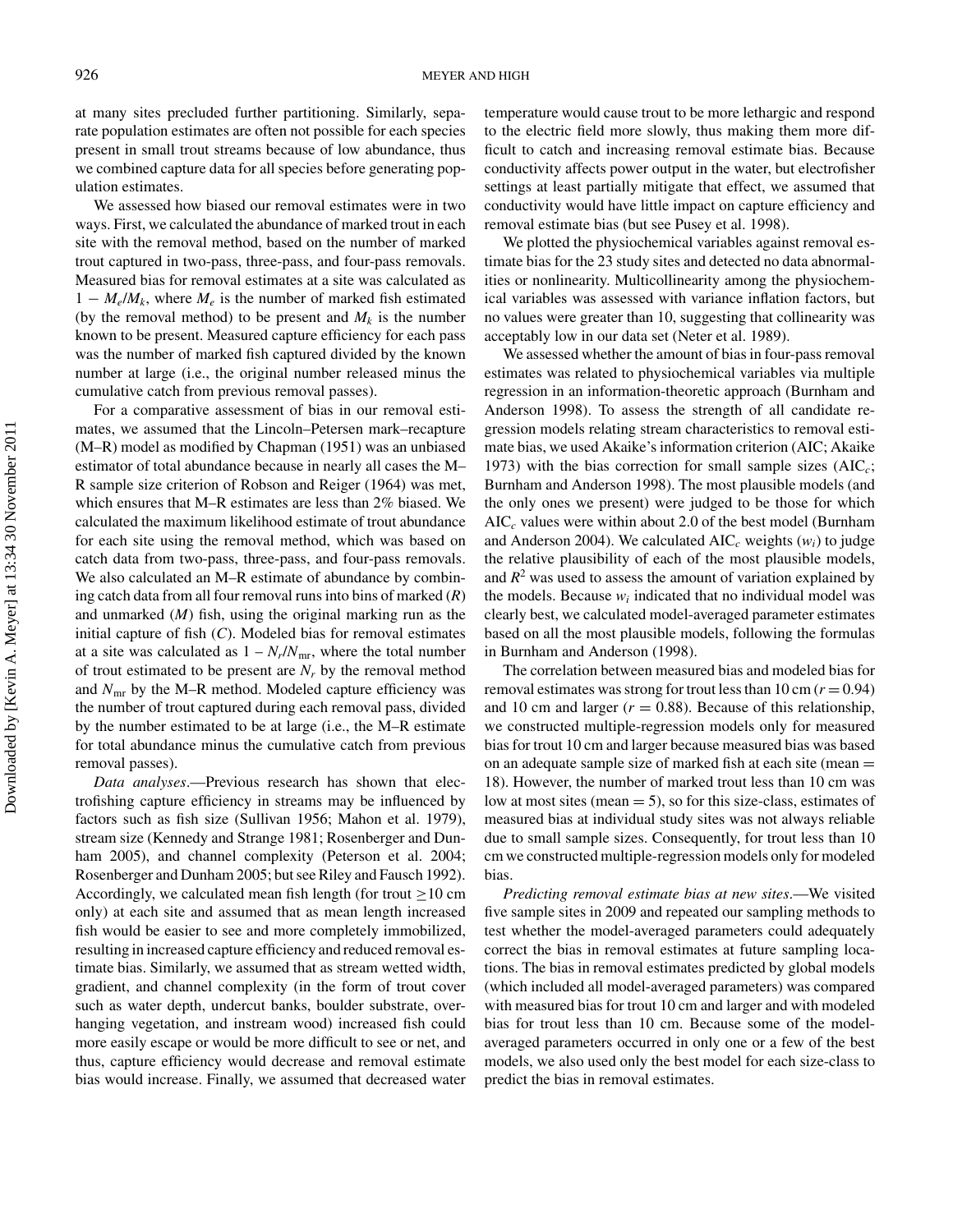

FIGURE 1. Depictions of electrofishing four-pass removal estimate bias for two size-classes of trout in 23 study sites in southern Idaho. The left-hand panels show the number of marked trout estimated to be present by the removal method versus the number known to be present (i.e., measured bias); the right-hand panels show the total number of trout estimated to be present by the removal method versus the number derived from the mark–recapture (M–R) method (i.e., modeled bias).

#### **RESULTS**

For trout 10 cm and larger, measured bias averaged 0.17 for four-pass, 0.22 for three-pass, and 0.25 for two-pass removals, whereas modeled bias averaged 0.16, 0.22, and 0.28. Sample sizes were too small to reliably calculate measured bias for trout less than 10 cm, but modeled bias was 0.27 (four pass), 0.27 (three), and 0.37 (two).

For trout 10 cm and larger, 95% CIs around four-pass removal estimates for marked fish (Figure 1, left panels) included the actual number of marked fish for only 6 of 23 study sites, compared to 5 of 19 study sites for trout less than 10 cm (none were marked at 4 sites). Similarly, 95% CIs around four-pass removal estimates for all fish (Figure 1, right panels) included the M–R estimate for 4 of 23 study sites for trout 10 cm and larger and for 4 of 19 study sites for trout less than 10 cm.

Removal estimates were constantly lower than mark– recapture estimates (Figure 2). Nevertheless, removal and mark– recapture estimates were highly correlated both for trout 10 cm and larger  $(r = 0.94)$  and for trout less than 10 cm  $(r = 0.70)$ .

Removal estimates were negatively biased because of inflated capture efficiency estimates and because capture efficiency decreased with successive passes. For trout 10 cm and larger, the first electrofishing pass captured an average of 58% of the fish estimated to be present (Figure 3). Subsequent measured capture efficiency for remaining fish decreased to 37% in pass two, 30% in pass three, and 18% in pass four. A similar decline in modeled capture efficiency with successive passes was not as evident for trout less than 10 cm (41, 26, 28, and 30% for passes one through four).

The decline in measured capture efficiency for trout 10 cm and larger was concurrent with a decreasing mean length of fish



FIGURE 2. Relationships between removal and mark–recapture trout abundance estimates at 23 study sites in southern Idaho. The solid lines depict the linear regression fits, the dashed lines 1:1 relationships. The regressions were forced through the origin.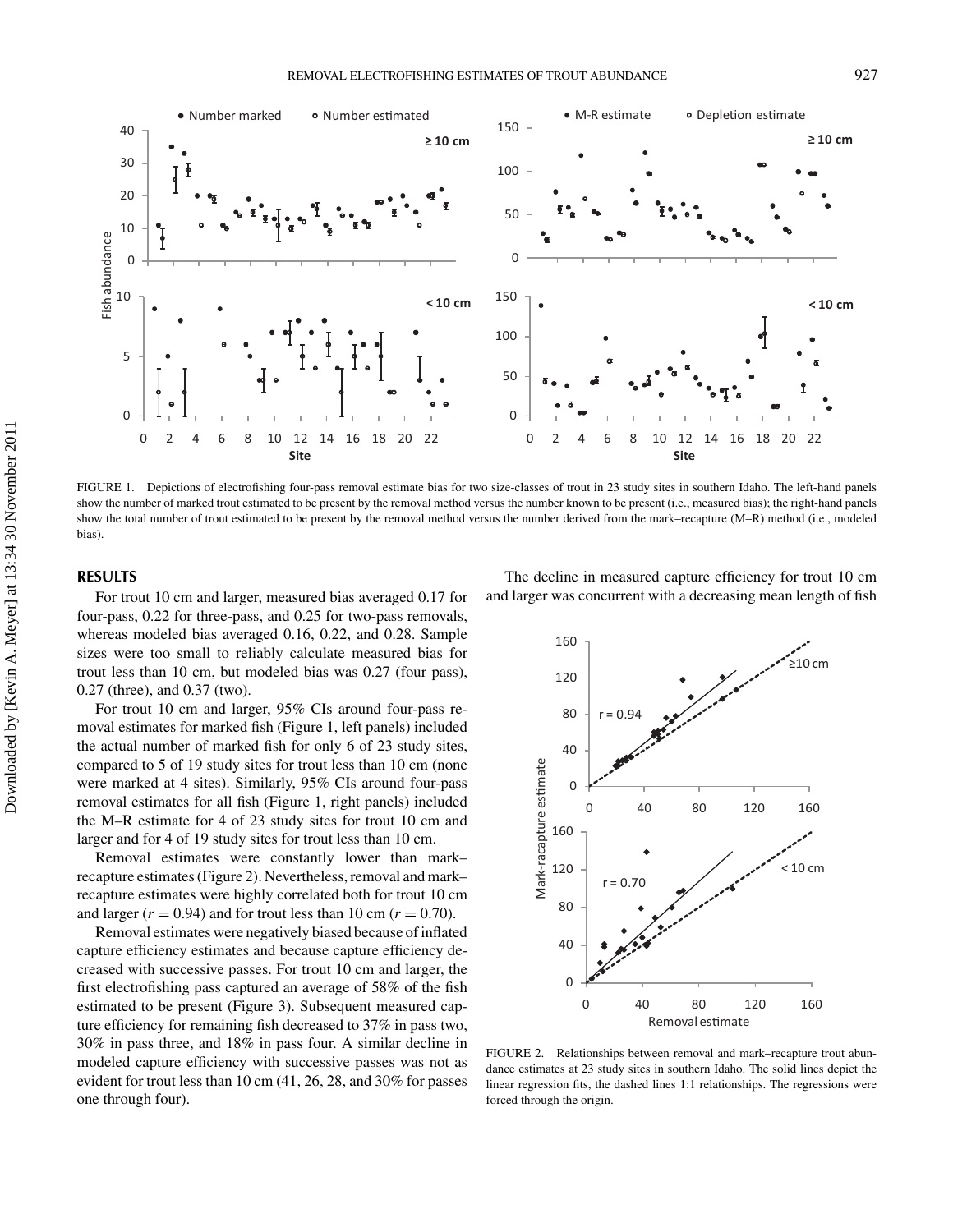

FIGURE 3. Box plots of electrofishing capture efficiency and mean trout length for four-pass removal electrofishing in 23 study sites in southern Idaho. Capture efficiency was either (1) measured as the number of marked trout captured during each removal pass divided by the known number at large (trout  $\geq$  10 cm; left panels) or (2) modeled as the number of trout captured during each removal pass divided by the number estimated (by the unbiased mark–recapture method) to be at large (trout <10 cm; right panels).

captured decreasing with each successive pass (Figure 3). In fact, the correlation coefficient between mean fish length and pass number was negative for 22 of the 23 study sites, and fish averaged 11, 15, and 17 mm smaller in passes two, three, and four compared with pass one. In contrast, there was no concurrent decline in mean fish length with successive passes for trout less than 10 cm (for which fish averaged only 0.4 mm smaller in pass four than in pass one), and the correlation coefficient between mean fish length and pass number was negative for only 7 of 19 study sites for which a coefficient could be calculated.

For trout 10 cm and larger, all of the most plausible multipleregression models relating physiochemical variables to removal estimate bias contained percent boulder substrate, mean depth, and mean fish length (Table 2). The percentage of undercut banks, water temperature, and mean wetted width each appeared in one of the four most plausible models. These models explained 63–67% of the variation in removal estimate bias. Based on model-averaged parameter estimates, there was a positive relationship between removal bias and boulder substrate, mean depth, and fish length (Table 3). Thus, removal estimate bias increased as fish length and channel complexity (i.e., more boulder substrate and increased water depth) increased.

For trout less than 10 cm, there was less consistency and more uncertainty in the inclusion of independent variables for the most plausible multiple-regression models (Table 2). Percent boulder substrate and stream shading occurred in all of the top four models and were positively related to removal estimate bias (Table 3), but no other variables were consistently included in the most plausible models. The most plausible models for trout less than 10 cm explained less of the total variation in removal estimate bias (44–58%) than did those for the larger size-class.

The mean bias for four-pass removal estimates in 2009 was the same (mean  $= 0.17$ ) as in 2006–2007 for trout 10 cm and larger, and was similar for trout less than 10 cm (0.27 in 2006– 2007 and 0.31 in 2009). However, model-averaged parameter estimates from the most plausible models did not accurately predict fish abundance when corrected for removal estimate bias, removal estimate corrections being off by an average of 26% for trout 10 cm and larger and 58% for trout less than 10 cm. In contrast, predictions using only the single most plausible model for each size-group were much better at correcting removal estimates for trout 10 cm and larger (mean difference  $= 6\%)$ and for trout less than  $10 \text{ cm}$  (mean difference = 28%). However, the single most plausible model was no better at correcting the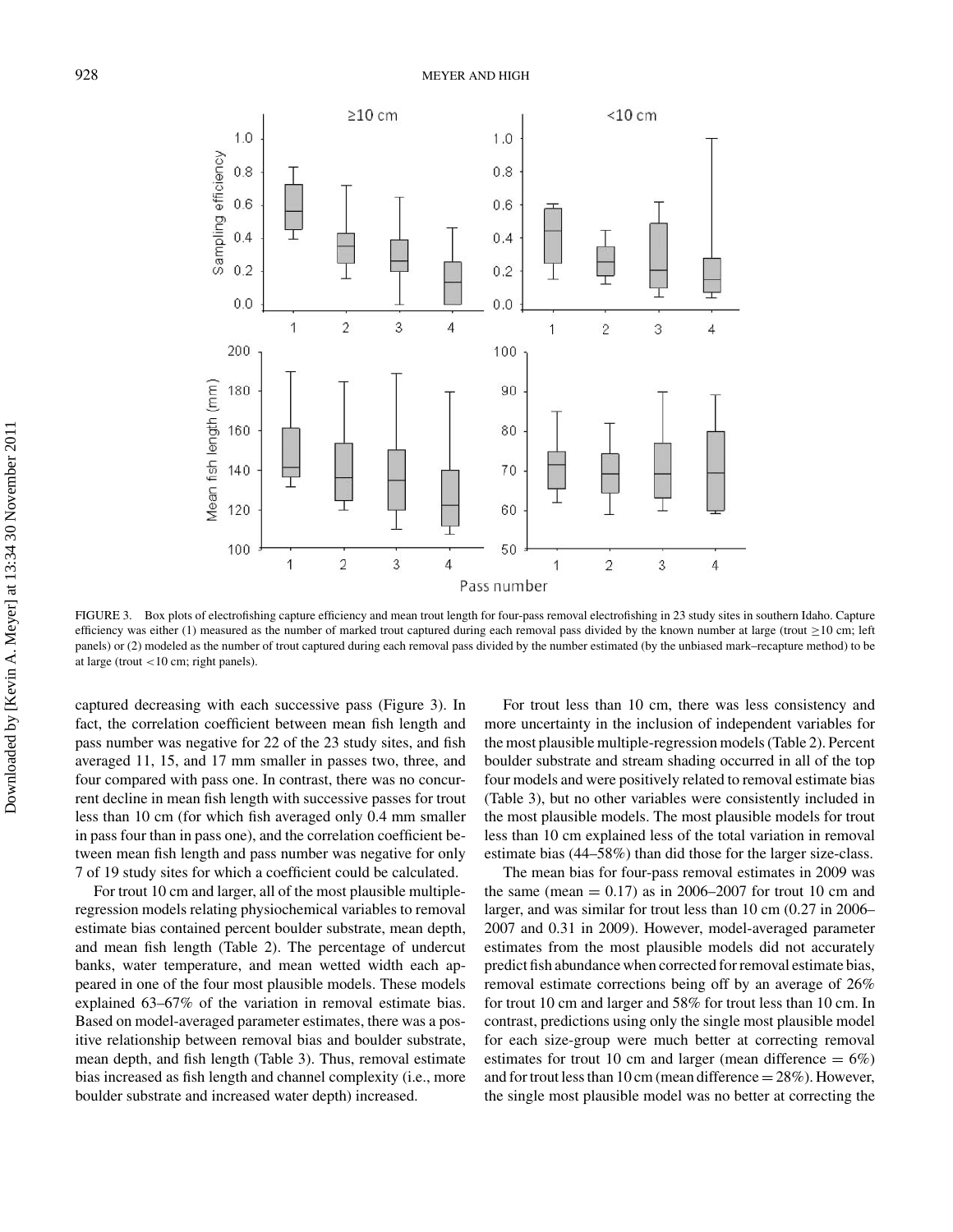TABLE 2. Multiple-regression model results relating stream characteristics to removal estimate bias. The bias for trout  $\geq 10$  cm was based on known numbers of marked fish (i.e., measured bias) and that for trout <10 cm on comparison with mark-recapture estimates (i.e., modeled bias). Only the most plausible models (i.e., those with AIC*<sup>c</sup>* scores within about 2.0 of the best model) are presented. Variables appear in their order of contribution to the strength of the model.

| Variables                                                                 | $R^2$ | $AIC_c$  | $\triangle$ AIC <sub>c</sub> | $W_i$ |
|---------------------------------------------------------------------------|-------|----------|------------------------------|-------|
| Trout $\geq 10$ cm                                                        |       |          |                              |       |
| Boulder substrate, mean depth, mean fish length                           | 0.63  | $-97.20$ |                              | 0.43  |
| Boulder substrate, mean depth, mean fish length, undercut banks           | 0.67  | $-96.04$ | 1.16                         | 0.24  |
| Boulder substrate, mean depth, mean fish length, water temperature        | 0.66  | $-95.43$ | 1.77                         | 0.18  |
| Boulder substrate, mean depth, mean fish length, mean wetted width        | 0.65  | $-95.02$ | 2.18                         | 0.15  |
| Trout $< 10$ cm                                                           |       |          |                              |       |
| Boulder substrate, stream shading, instream wood                          | 0.54  | $-64.81$ | 0.00                         | 0.14  |
| Stream shading, boulder substrate, undercut banks                         | 0.52  | $-63.90$ | 0.92                         | 0.09  |
| Boulder substrate, stream shading                                         | 0.45  | $-63.87$ | 0.95                         | 0.09  |
| Boulder substrate, stream shading, instream wood, mean depth              | 0.59  | $-63.76$ | 1.06                         | 0.08  |
| Mean wetted width, stream shading                                         | 0.44  | $-63.63$ | 1.18                         | 0.08  |
| Boulder substrate, overhanging vegetation, mean depth                     | 0.51  | $-63.54$ | 1.27                         | 0.07  |
| Mean depth, overhanging vegetation, stream shading, boulder substrate     | 0.58  | $-63.36$ | 1.45                         | 0.07  |
| Overhanging vegetation, stream shading, boulder substrate                 | 0.50  | $-63.30$ | 1.51                         | 0.06  |
| Mean depth, stream shading, boulder substrate                             | 0.50  | $-63.12$ | 1.70                         | 0.06  |
| Stream width, stream shading, boulder substrate                           | 0.50  | $-63.07$ | 1.75                         | 0.06  |
| Gradient, instream wood, stream shading, boulder substrate                | 0.57  | $-63.06$ | 1.75                         | 0.06  |
| Instream wood, undercut banks, stream shading, boulder substrate          | 0.57  | $-62.99$ | 1.83                         | 0.05  |
| Overhanging vegetation, undercut banks, stream shading, boulder substrate | 0.57  | $-62.93$ | 1.89                         | 0.05  |
| Mean depth, instream wood, boulder substrate                              | 0.49  | $-62.83$ | 1.99                         | 0.05  |

new removal estimates than if we assumed the new estimates were biased by the average of the original sites, these corrections being off by 8% for 10 cm and larger and 17% for trout less than 10 cm.

#### **DISCUSSION**

Our results suggest that removal electrofishing in small Rocky Mountain streams with moderate channel complexity can produce abundance estimates that only slightly underestimate true abundance. Previous research has produced varying levels of bias in multiple-pass removal estimates for a variety of salmonid species and conditions (Table 4). Negative bias has been reported to be as little as 12% for three-pass removals of rainbow trout in small Appalachian streams (Habera et al. 2010) to as much as 88% for three-pass removals of bull trout *S. confluentus* and cutthroat trout in Idaho (Peterson et al. 2004). Our estimates of three-pass removal estimate bias of 22% for trout 10 cm and larger and 27% for trout less than 10 cm are at the middle of the range for published studies, most such estimates being between 12% and 39% for all size-classes and between 12% and 23% for larger fish. Removal estimate bias is typically higher for smaller size-classes (Table 4), and we found that subsequent removal estimate corrections for smaller fish were less accurate as well.

The removal estimates were biased because capture efficiency declined with successive passes, and this may happen for several reasons. Most obvious is the fact that electrofishing is size selective, and for typical removal electrofishing surveys at sites with moderate fish densities, the relatively small number of fish caught in each pass often precludes splitting abundance estimates into enough size-classes to completely account for this size selectivity. We found that for trout 10 cm and larger, fish size declined in successive passes concurrently with the decline in capture efficiency (Figure 3), and this has been observed previously (e.g., Mahon et al. 1979). However, although mean fish length occurred in all the top models for trout 10 cm and larger, it was only weakly correlated to removal estimate bias  $(r = 0.04)$ . Mean length is arguably a poor index of size selectivity, but correlation to removal bias was no stronger for other metrics, such as the magnitude of reduction in mean fish length from the first to fourth pass  $(r = 0.07)$ . For trout less than 10 cm, no decline in fish size was evident between successive passes because they were mostly all in the same age-class and, as Figure 3 indicates, their variation in fish length was too small for any meaningful decline to occur. Based on our results, we concur with the conclusion of Mahon (1980) that changing catchability is not primarily caused by size selectivity.

There is more evidence that the spatial distribution of fish in streams (due to habitat selection and territoriality) and their avoidance reaction from previous passes is likely to cause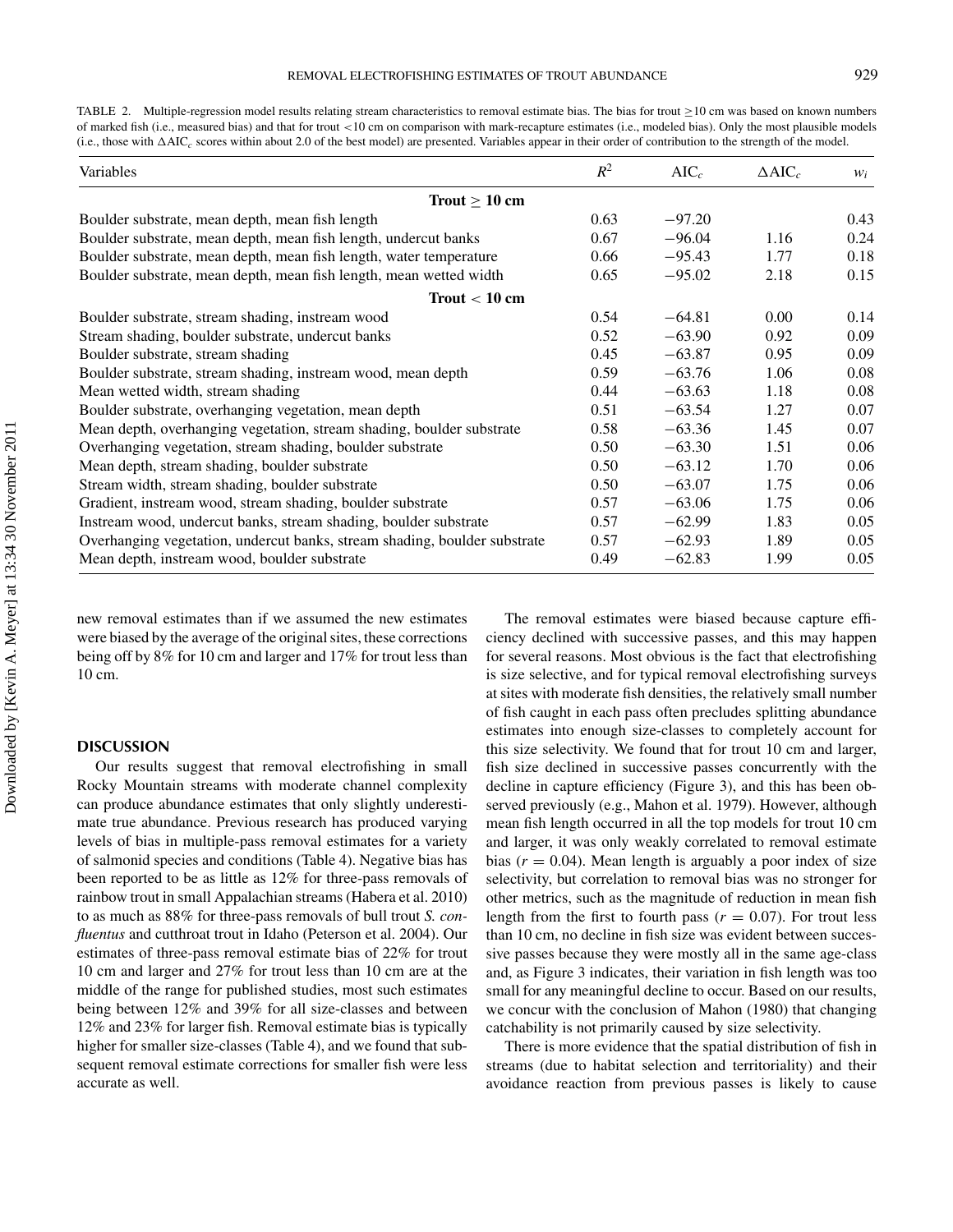TABLE 3. Parameter estimates from model averaging and the top models among best-fitting linear regression models relating four-pass removal estimate bias to stream conditions. Removal estimate bias was based on known numbers of marked fish (trout  $>10$  cm) or on comparison with mark–recapture estimates (trout <10 cm), including the number of models in which each parameter occurs (*k*).

| Variable                             | k              | Estimate            | SЕ     |  |
|--------------------------------------|----------------|---------------------|--------|--|
| Trout $\geq$ 10 cm (model averaging) |                |                     |        |  |
| Intercept                            | 4              | $-0.4255$           | 0.2248 |  |
| Boulder substrate                    | 4              | 0.0061              | 0.0017 |  |
| Mean depth                           | 4              | 1.7549              | 0.6117 |  |
| Mean fish length                     | 4              | 0.0021              | 0.0011 |  |
| <b>Undercut</b> banks                | 1              | 0.0034              | 0.0020 |  |
| Water temperature                    | 1              | $-0.0092$<br>0.0072 |        |  |
| Mean wetted width                    | 1              | $-0.0365$           | 0.0293 |  |
| Trout $\geq 10$ cm (top model)       |                |                     |        |  |
| Intercept                            |                | 0.4805              | 0.2201 |  |
| Boulder substrate                    |                | 0.0060              | 0.0016 |  |
| Mean depth                           |                | 1.7853              | 0.6071 |  |
| Mean fish length                     |                | 0.0023              | 0.0011 |  |
| Trout $<$ 10 cm (model averaging)    |                |                     |        |  |
| Intercept                            | 14             | $-0.199$            | 0.162  |  |
| Boulder substrate                    | 13             | 0.010               | 0.193  |  |
| Stream shading                       | 12             | 0.005               | 0.178  |  |
| Mean depth                           | 5              | 1.817               | 0.764  |  |
| Instream wood                        | 5              | 0.003               | 0.077  |  |
| Overhanging vegetation               | $\overline{4}$ | 0.306               | 0.138  |  |
| <b>Undercut</b> banks                | 3              | 0.007               | 0.040  |  |
| Mean wetted width                    | $\overline{2}$ | 0.107               | 0.041  |  |
| Trout $<$ 10 cm (top model)          |                |                     |        |  |
| Intercept                            |                | -0.115              | 0.095  |  |
| Instream wood                        |                | 0.003               | 0.002  |  |
| Stream shading                       |                | 0.004               | 0.002  |  |
| Boulder substrate                    |                | 0.010               | 0.003  |  |

declining capture efficiency with successive passes. Indeed, fish occupying the simplest habitat will be most easily caught in early passes, and it will become ever more difficult in subsequent passes to capture fish occupying the most complex habitat. Fish not captured in the first pass may also seek refuge in complex habitat (Peterson et al. 2004) or be more wary of the electrical current, further exacerbating the problem. Heggberget and Hesthagen (1979) found that two-pass depletion estimates for Atlantic salmon and brown trout were underestimated by as much as 50% because of electrical current avoidance on the second pass. In some instances, some fish (regardless of size) have a low or essentially zero capture probability no matter how many passes are made (Bohlin and Cowx 1990). The decline in capture efficiency in successive passes has been shown to be less pronounced when time between passes is larger (Cross and Stott 1975; Peterson and Cederholm 1984), suggesting (1)

that disturbance stress from previous passes caused the decline, and (2) that the amount of channel complexity is therefore a primary determinant of the amount of bias in removal estimates (Kennedy and Strange 1981; Peterson et al. 2004; Rosenberger and Dunham 2005).

Channel complexity in our study influenced removal estimate bias, and this was especially true for the percentage of boulder substrate, which appeared in all but one of the most plausible regression models and positively influenced removal estimate bias for both size-classes (i.e., more boulder substrate resulted in more bias in the removal estimates). Both juvenile and adult salmonids are often concentrated near boulder substrate (e.g., Baltz et al. 1991; Gries and Juanes 1998; Meyer and Gregory 2000). Moreover, stream temperatures in our study averaged  $10^{\circ}$ C during our surveys, which is near the threshold at which juvenile and adult trout conceal more regularly within boulder substrate (Chapman and Bjornn 1969; Griffith and Smith 1993; Meyer and Gregory 2000) and adopt a winter-type behavior. Whether our test fish were concealing within or inhabiting areas consisting of boulder substrate, once they experienced an electric current some fish were likely to become immobilized and lodged between or underneath boulders and thus were less likely to be seen or captured.

Although channel complexity explained much of the variation in removal estimate bias, the ability of model-averaged parameter estimates to predict the bias for new surveys was low. In contrast, the best regression model by itself predicted removal estimate bias for the new surveys more accurately for both sizeclasses, but even the top model corrected the bias no better than simply using the mean correction from the original data. Considering that (1) removal estimate bias was relatively low, (2) a mean correction factor calibrated the removal estimates as well as any regression models, and (3) the relationship between the removal estimates and the unbiased mark–recapture estimates was strong (Figure 2), our results suggest that correcting removal estimate bias may be inconsequential for most managers conducting routine fishery monitoring and evaluation. We argue that if the bias can be held reasonably constant over the years by providing consistent crew training, then monitoring surveys based on removal estimates should be satisfactory for most management decisions requiring some level of monitoring data, with the understanding that the estimate is probably slightly negatively biased at some unknown level.

Peterson et al. (2004) argued that obtaining reliable estimates of abundance and species distribution requires use of an unbiased estimator. However, associated reductions in the number of sites surveyed may outweigh the benefit from using an unbiased estimator when sampling throughout large watersheds to obtain basinwide population estimates, especially if the bias is consistent. Using the unbiased M–R method (which requires 2 d of sampling the same site) would effectively reduce the total number of surveys conducted by nearly one-half because travel time is often the most limiting factor for survey crews, especially when sites are distributed randomly across the landscape.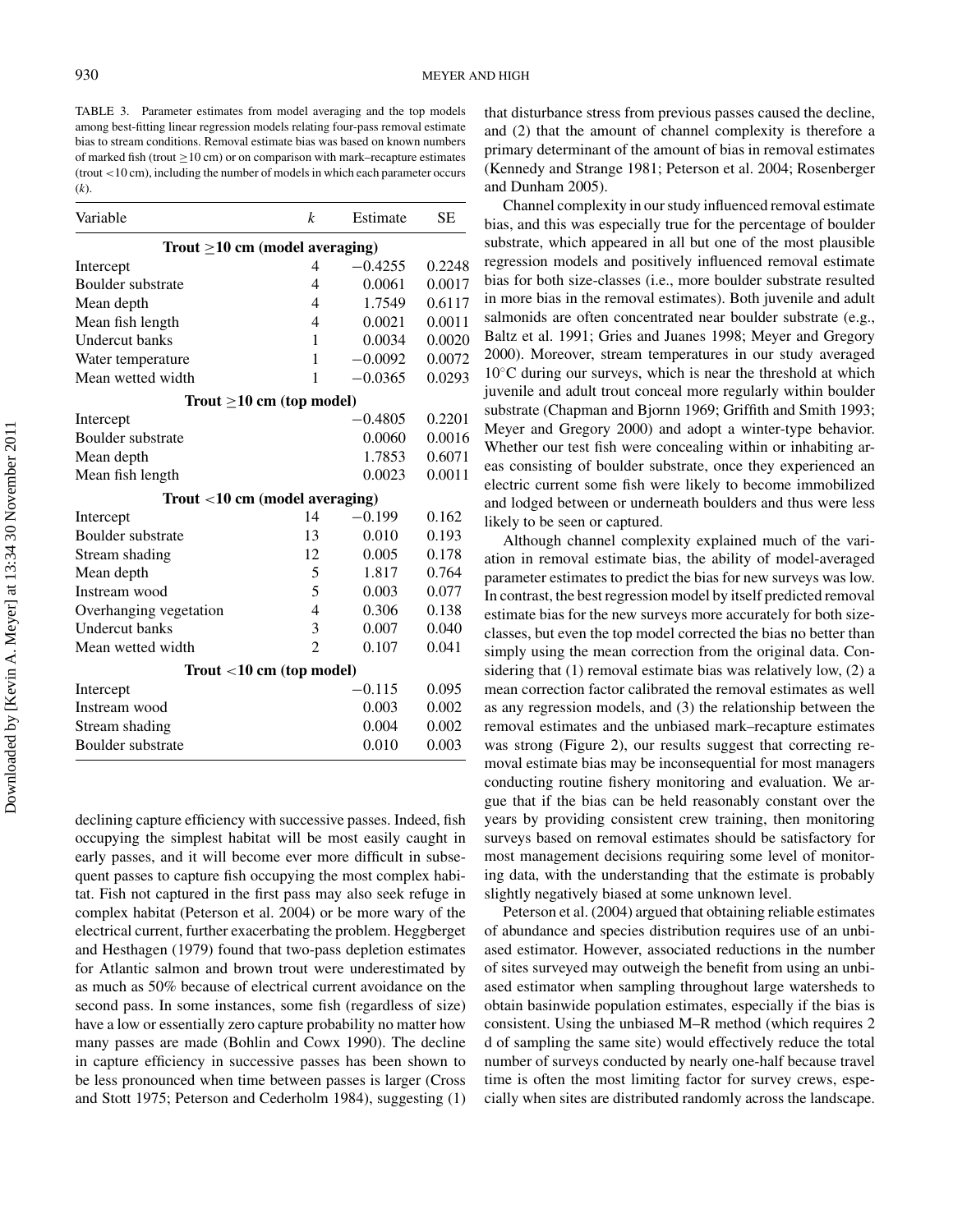TABLE 4. Summary of studies measuring the amount of abundance underestimation in removal electrofishing (i.e., removal bias) based on known numbers of fish in the site (known) or presumably unbiased mark–recapture techniques (M–R). Species include brown trout *Salmo trutta* (BnT), coho salmon (CS), Atlantic salmon *S. salar* (AS), bull trout (BuT), cutthroat trout (CT), rainbow trout (RT), brook trout (BkT). Abbreviations for electrical current settings are as follows: AC  $=$  alternating current, DC  $=$  direct current, and PDC  $=$  pulsed direct current.

|                    |           | Electrofisher and settings |             | Fish captured         |                   |                     |                 |                                    |                                  |
|--------------------|-----------|----------------------------|-------------|-----------------------|-------------------|---------------------|-----------------|------------------------------------|----------------------------------|
| Type of<br>current | Hz        | Pulse<br>width<br>(ms)     | Volts       | <b>Species</b>        | Size or age       | Number<br>of passes | Removal<br>bias | Based on<br>known number<br>or M-R | Reference                        |
| <b>PDC</b>         | 60        |                            | 650-700     | BnT                   | $5.0 - 8.4$ cm    | 3                   | 0.19            | Known                              | Bohlin and<br>Sundstrom (1977)   |
| <b>PDC</b>         | 60        |                            | 650-700     | <b>BnT</b>            | $>8.5$ cm         | 3                   | 0.13            | Known                              | Bohlin and<br>Sundstrom (1977)   |
| <b>PDC</b>         | 50        | 5.5                        | 400         | CS                    | Age $0$           | 3                   | 0.14            | Known                              | Peterson and<br>Cederholm (1984) |
| DC                 |           |                            | 800         | CS                    | Age $0$           | 2                   | 0.33            | Known                              | Rodgers et al. (1992)            |
|                    |           |                            |             | AS                    | Age 1             | 4                   | 0.23            | Known                              | Riley et al. (1993)              |
| DC                 |           |                            | 400-500     | BuT, CT               | All               | 3                   | 0.88            | Known                              | Peterson et al. (2004)           |
| <b>PDC</b>         | $30 - 50$ | $2 - 8$                    | $400 - 700$ | <b>RT</b>             | $>6$ cm           | 3                   | 0.33            | Known                              | Rosenberger and<br>Dunham (2005) |
| AC                 | 60        |                            | 600         | <b>RT</b>             | $4.0 - 9.9$ cm    | 3                   | 0.31            | Known                              | Habera et al. (2010)             |
| AC                 | 60        |                            | 600         | RT                    | $>10$ cm          | 3                   | 0.12            | Known                              | Habera et al. (2010)             |
| <b>PDC</b>         | 60        | 3.3                        | 990         | <b>RT</b>             | $4.0 - 9.9$ cm    | 3                   | 0.39            | Known                              | Habera et al. (2010)             |
| <b>PDC</b>         | 60        | 3.3                        | 990         | <b>RT</b>             | $>10$ cm          | 3                   | 0.13            | Known                              | Habera et al. (2010)             |
| <b>PDC</b>         | 60        | $0.5 - 2.0$                | $300 - 700$ | RT, BkT,<br><b>CT</b> | $< 10 \text{ cm}$ | 3                   | 0.27            | $M-R$                              | This study                       |
| <b>PDC</b>         | 60        | $0.5 - 2.0$                | 300-700     | RT, BkT,<br>CT        | $\geq$ 10 cm      | 3                   | 0.22            | Known                              | This study                       |

Sweka et al. (2006) found that basinwide estimates of Atlantic salmon parr using removal electrofishing was 11–17% lower than the true population because of bias from using removal estimates; however, decreasing the number of sample sites by half would have doubled the variance in their overall estimate of abundance. The number of sites surveyed may be even more important for obtaining presence–absence information on rare species because nearly twice as many locations can be sampled with depletion electrofishing than M–R electrofishing, which would more clearly delineate occupancy. Moreover, the likelihood of capturing rare species within each site sampled is similar for depletion and M–R sampling. For example, given our data on declining capture efficiency by pass, if a rare species was present in a particular 100-m site at an abundance of only two fish in each of our size-classes, the likelihood of catching at least one of these fish with three depletion passes would be 97% for the larger fish and 90% for the smaller fish. In comparison, the corresponding probabilities for one mark and one recapture run would be 97% and 88%, respectively.

An instance in which it is probably important to correct removal estimate bias is during studies to determine fish habitat requirements. As Peterson et al. (2004) point out, removal estimates are usually biased by the same factors affecting fish abundance. In our example, removal estimate bias increased as undercut banks, boulder substrate, instream wood, and other measurements of channel complexity increased. Trout abundance is strongly associated with channel complexity (McMahon and Hartman 1989; Horan et al. 2000), so fish habitat models constructed with biased abundance data would underestimate the strength of the fish habitat relationships at a rate commensurate to the level of bias in the abundance estimates.

The range mentioned above in estimates of removal estimate bias among previous studies (Table 4) is substantial, and we believe that certain external, largely controllable factors, such as crew training and electrofisher settings, play a role in this variability. For example, we trained electrofisher operators on our crew to carry the anode in one hand and a dip net in the other. As Habera et al. (2010) point out, the operator has the best (and often only) chance of netting some fish. Additionally, training and operational procedures that inordinately emphasize minimizing fish injury may result in a reluctance to use output settings high enough to adequately immobilize fish for fear of causing injuries. For example, Peterson et al. (2004) used straight DC to minimize fish injury, but their resultant removal bias was much higher than other previous studies (Table 4).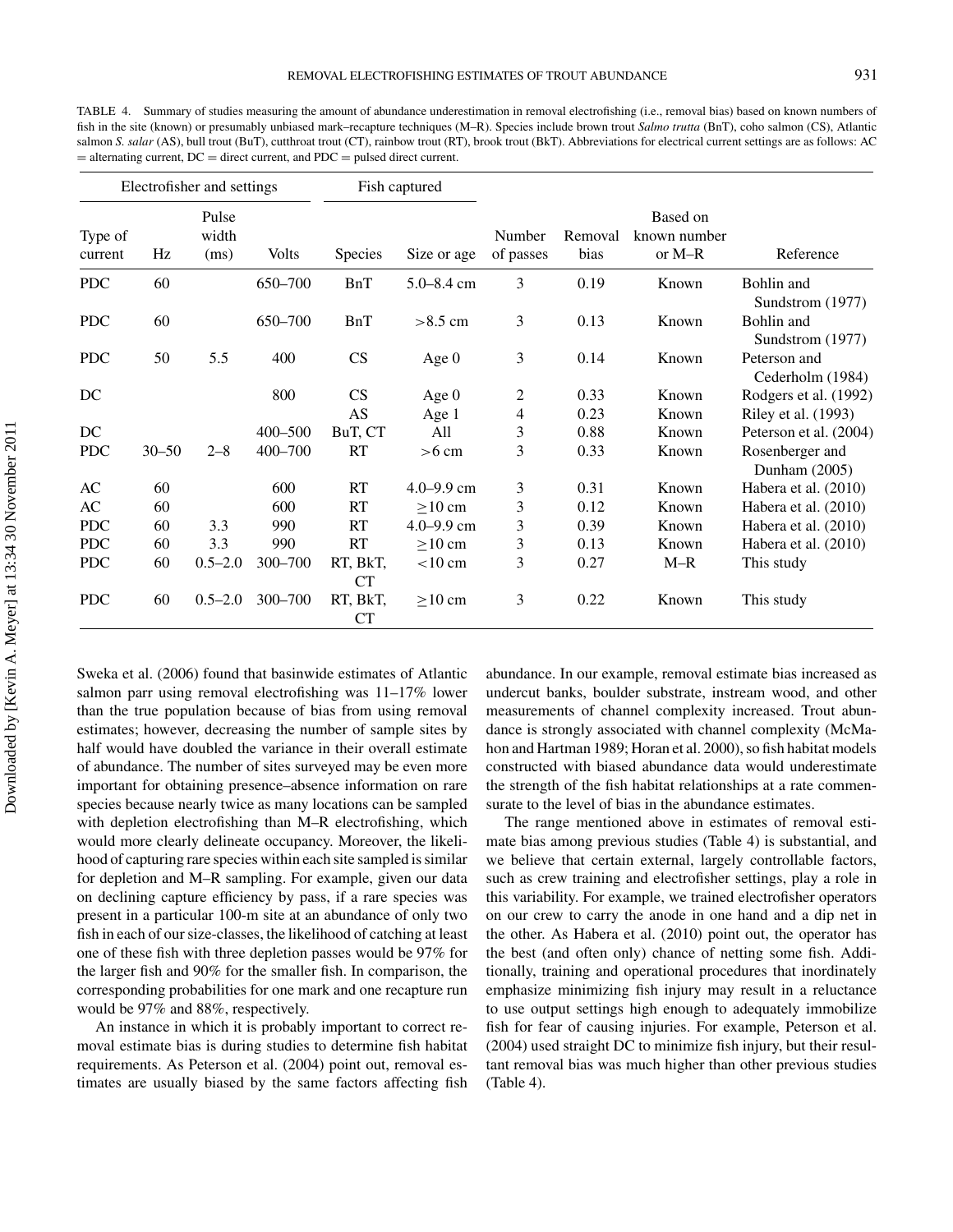Although we advocate limiting power to no more than is necessary for effective electrofishing, concern about minimizing fish injury must be balanced with the need to effectively capture fish. Regardless of how much electrofishing injury occurs in a particular study site, when viewed in a population context, such injury is typically expected to be inconsequential (Schill and Beland 1995). During intensive fish sampling across the landscape, biologists typically electrofish less than 1% of a particular study area (e.g., Meyer et al. 2006, 2009; Dambacher et al. 2009), so population-level impacts from electrofishing injury would be considered minimal in most cases. Despite assuming unrealistically high electrofishing mortality estimates of 25%, Elle and Schill (2000) estimated populationlevel mortality from electrofishing for all recorded electrofishing operations in Idaho averaged less than 0.5% in 1995 and 1996. We therefore discourage biologists from allowing fish injury concerns to compromise the utility of removal electrofishing. Although minimizing injury by using less effective output settings may infrequently be necessary when sampling extremely at-risk or range-restricted species, removal electrofishing should be considered a poor choice for most fish sampling scenarios where biologists are unwilling to use electrofisher settings that adequately achieve fish taxis.

In summary, our results and those of others suggest that removal electrofishing abundance estimates can be expected to be biased by about 15–25% (i.e., abundance is underestimated by 15–25%) if more than two passes are made. Clearly, the removal method is not as accurate as other population estimation methods such as M–R techniques, and studies that forego correcting removal estimate bias will underestimate true fish abundance. Although correcting removal estimate bias in most instances is not overly burdensome and should be more routinely incorporated into removal electrofishing sampling regimes, using uncorrected removal estimates that are slightly negatively biased (but to an unknown degree) can still be useful in a number of instances for monitoring fisheries populations. For example, depletion electrofishing will accurately portray trend as long as the bias remains relatively constant over time, which with proper crew training can be achieved and can readily be evaluated. Occupancy assessments with removal electrofishing will be as unbiased as M–R electrofishing methods. Even for extrapolating population abundance across the landscape, we believe that with rigorous capture efforts biases will be relatively small (and in a known direction) and reasonably consistent year to year, and therefore, the added effort needed for obtaining unbiased M–R estimates may be outweighed by the sacrifice of visiting fewer sample sites.

## **ACKNOWLEDGMENTS**

We thank J. Habera, J. Reynolds, D. Schill, and three anonymous reviewers for providing instructive comments that improved the manuscript. Funding for this study was provided by the Federal Sport Fish Aid and Restoration Act.

#### **REFERENCES**

- Akaike, H. 1973. Information theory and an extension of the maximum likelihood principle. Pages 267–281 *in* B. N. Petrov and F. Csaki, editors. Second international symposium on information theory. Akademiai Kiado, Budapest.
- Arend, K. K. 1999. Macrohabitat identification. Pages 75–93 *in* M. B. Bain and N. J. Stevenson, editors. Aquatic habitat assessment: common methods. American Fisheries Society, Bethesda, Maryland.
- Baltz, D. M., B. Vondracek, L. R. Brown, and P. B. Moyle. 1991. Seasonal changes in microhabitat selection by rainbow trout in a small stream. Transactions of the American Fisheries Society 120:166–176.
- Bohlin, T., and I. G. Cowx. 1990. Implications of unequal probability of capture by electric fishing on the estimation of population size. Pages 145–155 *in* I. G. Cowx, editor. Developments in electric fishing. Humberside International Fisheries Institute, University of Hull, Hull, UK.
- Bohlin, T., S. Hamrin, T. G. Heggberget, G. Rasmussen, and S. J. Saltveit. 1989. Electrofishing: theory and practice, with special emphasis on salmonids. Hydrobiologia 173:9–43.
- Burnham, K. P., and D. R. Anderson. 1998. Model selection and inference: a practical information-theoretic approach. Springer-Verlag, New York.
- Burnham, K. P., and D. R. Anderson. 2004. Multimodel inference: understanding AIC and BIC in model selection. Sociological Methods and Research 33:261– 304.
- Chapman, D. G. 1951. Some properties of the hypergeometric distribution, with applications to zoological sample censuses. University of California Publications in Statistics 1:131–160.
- Chapman, D. W., and T. C. Bjornn. 1969. Distribution of salmonids in streams, with special reference to food and feeding. Pages 153–176 *in* T. G. Northcote, editor. Symposium on salmon and trout in streams. MacMillan Lectures in Fisheries, University of British Columbia, Vancouver.
- Cross, D. G., and B. Stott. 1975. The effect of electric fishing on the subsequent capture of fish. Journal of Fish Biology 7:349–357.
- Dambacher, J. M., K. K. Jones, and D. P. Larsen. 2009. Landscape-level sampling for status review of Great Basin redband trout. North American Journal of Fisheries Management 29:1091–1105.
- Elle, F. S., and D. J. Schill. 2000. Impacts of electrofishing injury on Idaho stream salmonids at the population scale. Pages 229–234 *in* D. Schill, S. Moore, P. Byorth, and R. Hamre, editors. Wild trout, VII. Management in the new millennium: are we ready? Wild Trout Symposium, Bozeman, Montana.
- Gries, G., and F. Juanes. 1998. Microhabitat use by juvenile Atlantic salmon (*Salmo salar*) sheltering during the day in summer. Canadian Journal of Zoology 76:1441–1449.
- Griffith, J. S., and R. W. Smith. 1993. Use of winter concealment cover by juvenile cutthroat trout and brown trout in the South Fork of the Snake River, Idaho. North American Journal of Fisheries Management 13:823–830.
- Habera, J. W., M. A. Kulp, S. E. Moore, and T. B. Henry. 2010. Accuracy of three-pass depletion sampling in a southern Appalachian trout stream. North American Journal of Fisheries Management 30:757–766.
- Heggberget, T. G., and T. Hesthagen. 1979. Population estimates of young Atlantic salmon, *Salmo salar* L., and brown trout, *Salmo trutta* L., by electrofishing in two small streams in north Norway. Institute of Freshwater Research Drottningholm Report 58:27–33.
- Horan, D. L., J. L. Kershner, C. P. Hawkins, and T. A. Crowl. 2000. Effects of habitat area and complexity on Colorado River cutthroat trout density in Uinta Mountain streams. Transactions of the American Fisheries Society 129:1250–1263.
- Kennedy, G. J., and C. D. Strange. 1981. Efficiency of electrofishing for salmonids in relation to river width. Aquaculture Research 12:55–60.
- Mahon, R. 1980. Accuracy of catch-effort methods for estimating fish density and biomass in streams. Environmental Biology of Fishes 5:343–360.
- Mahon, R., E. K. Balon, and D. L. G. Noakes. 1979. Distribution, community structure, and production of fish in the upper Speed River, Ontario: a preimpoundment study. Environmental Biology of Fishes 4:219–244.
- McMahon, T. E., and G. F. Hartman. 1989. Influence of cover complexity and current velocity on winter habitat use by juvenile coho salmon (*Oncorhynchus*